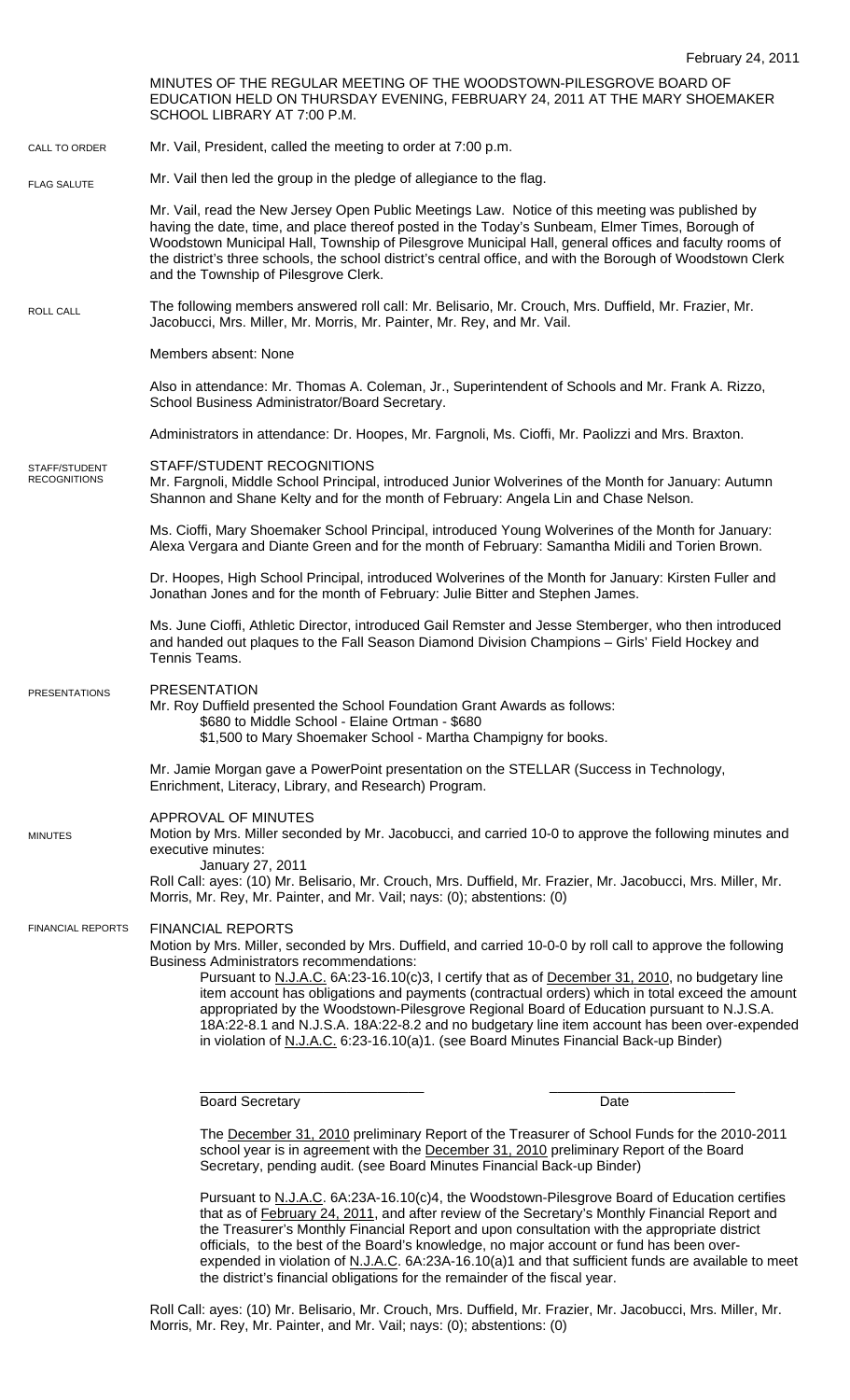Motion by Mr. Rey, seconded by Mrs. Miller, and carried 10-0 to approve the transfer of funds as previously approved by the Superintendent pursuant to 18A:22-8.1 for the month of December 2010. (see Board Minutes Financial Back-up Binder)

Motion by Mrs. Duffield, seconded by Mrs. Miller, and carried 9-0-1 by roll call to approve the EFT's for December 2010, additional hand check payments for December 2010, and payment list for the month of February 2011. (see Board Minutes Financial Back-up Binder) Roll Call: ayes: (9) Mr. Belisario, Mr. Crouch, Mrs. Duffield, Mr. Frazier, Mr. Jacobucci, Mrs. Miller, Mr. Morris, Mr. Painter, and Mr. Rey; nays: (0); abstentions: (1) Mr. Vail

Motion by Mr. Jacobucci, seconded by Mrs. Duffield, and carried 10-0 to accept the following reports: (see Board Minutes Financial Back-up Binder):

Student Activities Account and Athletic Account for the month of January 2011 Scholarships for the month of January 2011 Cafeteria report for the months of January 2011

Motion by Mrs. Miller, seconded by Mr. Rey, and carried 8-0 (voting not applicable to sending district representatives) to accept the Woodstown Community School report for the month of January 2011. (see Board Minutes Financial Back-up Binder)

|                                                           | Board Minutes Financial Back-up Binder)                                                                                                                                                                                                                                                                                                                                                                       |
|-----------------------------------------------------------|---------------------------------------------------------------------------------------------------------------------------------------------------------------------------------------------------------------------------------------------------------------------------------------------------------------------------------------------------------------------------------------------------------------|
| <b>AUDIENCE</b><br><b>PARTICIPATION</b>                   | <b>AUDIENCE PARTICIPATION I - None</b>                                                                                                                                                                                                                                                                                                                                                                        |
| <b>EDUCATIONAL</b><br><b>PROGRAMS</b><br><b>COMMITTEE</b> | EDUCATIONAL PROGRAMS COMMITTEE<br>The Board reviewed the February 16, 2011 Educational Programs Committee Report submitted by Mr.<br>Frazier. The following recommendations were acted upon:                                                                                                                                                                                                                  |
|                                                           | Motion by Mr. Frazier, seconded by Mrs. Miller, and carried 10-0 to approve the following:<br>Home Instruction for the following high school students:<br>#2426911582 - medical<br>#5099018037 - medical<br>#8588467160 - administrative request<br>#5484041120 - medical<br>#7801013696 - medical                                                                                                            |
|                                                           | High School field trips. (see page __)                                                                                                                                                                                                                                                                                                                                                                        |
|                                                           | Research project request from Lori Raggio in accordance with Board Policy #3245. (see page                                                                                                                                                                                                                                                                                                                    |
|                                                           | Motion by Mr. Frazier, seconded by Mr. Rey, and carried 8-0 (voting not applicable to sending district<br>representatives) to approve the following:<br>Home Instruction for the following Middle School students:<br>#7669305732 - administrative request<br>#2249778139 - medical                                                                                                                           |
| POLICY COMMITTEE                                          | POLICY COMMITTEE - Nothing to report.                                                                                                                                                                                                                                                                                                                                                                         |
| PERSONNEL<br><b>COMMITTEE</b>                             | PERSONNEL COMMITTEE - The Board reviewed the February 16, 2011 Personnel Committee Report<br>submitted by Committee Chairperson, Mr. Crouch. The following recommendations were acted upon:                                                                                                                                                                                                                   |
|                                                           | Motion by Mr. Crouch, seconded by Mr. Frazier, and carried 10-0-0 by roll call to approve the following:<br>Revision to maternity leave of absence request from Patricia Hatton-Jamison, Media Specialist, to<br>be effective February 28, 2011, through June 10, 2011. (Note: The original leave request of Mrs.<br>Hatton-Jamison, which was approved at the January meeting, was to begin April 18, 2011.) |
|                                                           | Maternity leave of absence request from Nesandra Oswald, Part-Time High/Middle School<br>Library Aide, effective May 2, 2011, through June 24, 2011.                                                                                                                                                                                                                                                          |
|                                                           | Appointment of 2010-2011 Lacrosse coaches as follows:<br>Zachary Garren - Head Boys Lacrosse Coach, Step 2, at \$4,096<br>Fred Catalano - Assistant Boys Lacrosse Coach, Step 1 at \$2,826<br>Dianna Eberl - Head Girls Lacrosse Coach, Step 1 at \$3,956<br>Erica Sundberg - Assistant Girls Lacrosse Coach, Step 1 at \$2,826 (pending receipt of<br>substitute certificate)                                |
|                                                           | Emergent hiring resolutions for Erica Sundberg for the 2010-2011 school year.                                                                                                                                                                                                                                                                                                                                 |
|                                                           | Appointment of district substitutes effective February 25, 2011, through June 30, 2011, as follows:<br>Steven Hildebrand, Jr. - substitute teacher<br>Dianna Eberl - substitute teacher<br>Erica Sundberg – substitute teacher (to prevent break in service)                                                                                                                                                  |
|                                                           | Carol Evans – substitute teacher (to prevent break in service) (Note: Ms. Evans is<br>currently on staff as the Assistant Girls Soccer Coach.)                                                                                                                                                                                                                                                                |
|                                                           | Anne Nowicki – substitute teacher, retroactive to February 1, 2011, through June 30,<br>2011 (to prevent break in service.) (Note: Mrs. Nowicki is currently on staff as the<br>Assistant Band Director.)                                                                                                                                                                                                     |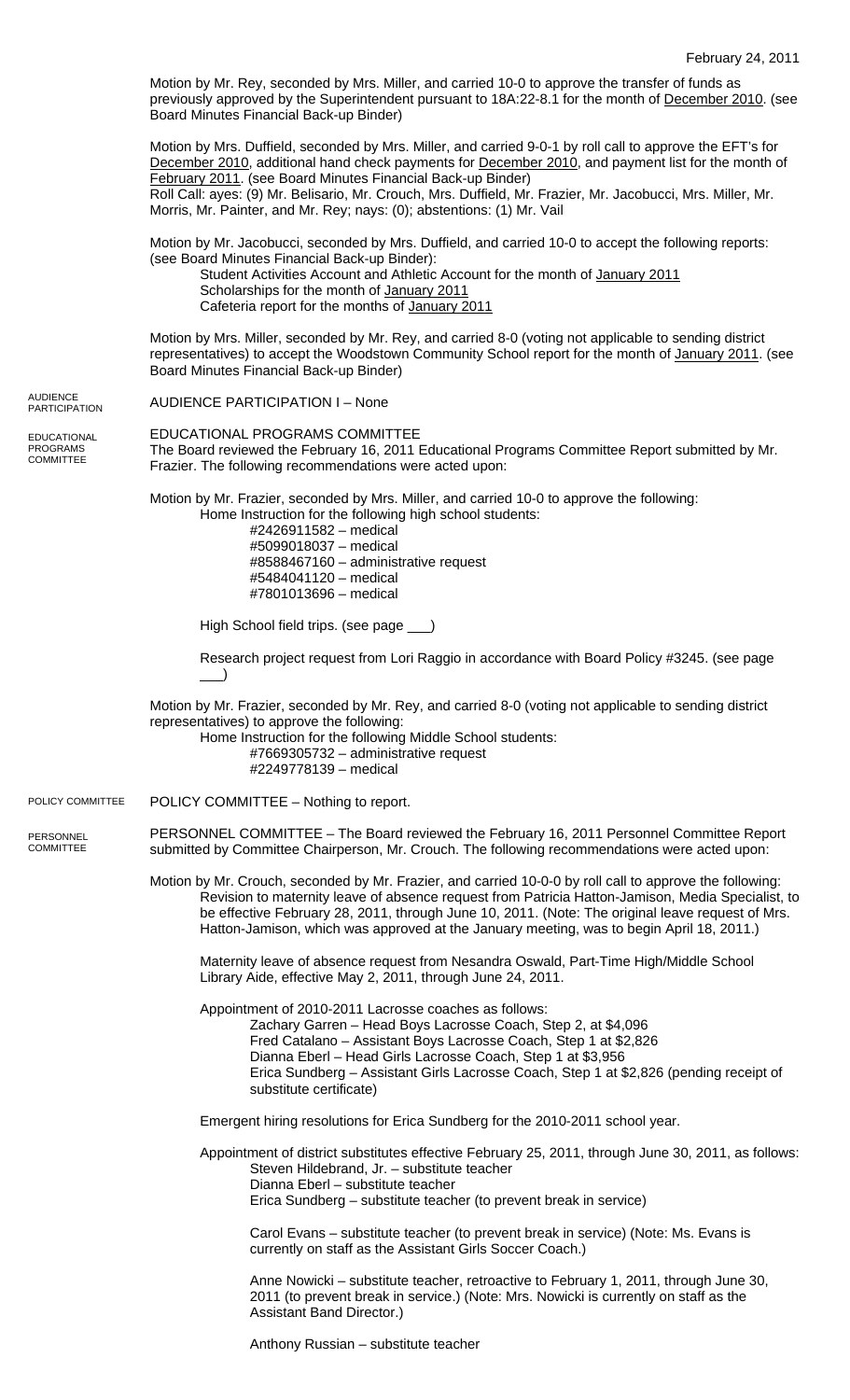High School athletic volunteers. (see page \_\_\_

Compensation to a high school staff member for attendance at an after-hours workshop. (see page \_\_\_\_)

Classroom observation request from Kathryn Ward, Drexel University student to be placed with Danielle Dickson for a total of 10 hours effective February 22, 2011, through March 4, 2011/

Revision in date for Linda Ercolani, Cafeteria Cook, to return to work on March 1, 2011. (Note: At the January 27, 2011 meeting, the Board approved Mrs. Ercolani to be on a leave of absence effective January 12, 2011, through April 5, 2011.)

Roll Call: ayes: (10) Mr. Belisario, Mr. Crouch, Mrs. Duffield, Mr. Frazier, Mr. Jacobucci, Mrs. Miller, Mr. Morris, Mr. Rey, Mr. Painter, and Mr. Vail; nays: (0); abstentions: (0)

Motion by Mr. Crouch, seconded by Mr. Frazier, and carried 8-0 (voting not applicable to sending district representatives) to approve the following:

Middle School and Shoemaker volunteers for the 2010-2011 school year. (see page \_\_\_)

Compensation to Middle/Shoemaker School staff members for attendance at an after-hours workshop. (see page \_\_\_)

FINANCE/FACILITIES / **TRANSPORTATION** COMMITTEE

FINANCE/FACILITIES TRANSPORTATION COMMITTEE

The Board reviewed the February 14, 2011 Finance /Facilities/ Transportation Committee Reports submitted by Committee Chairperson, Mr. Painter. The following recommendations were acted upon:

Motion by Mr. Painter, seconded by Mrs. Duffield, and carried 10-0 to approve the following 2011-2012 school election matters:

That Wednesday, April 27, 2011, 2:00 p.m. to 9:00 p.m. be set as the date and time of the election. Voting locations to be determined by the County Board of Elections.

That the Public Hearing on budget for the 2011-2012 school year be held on Thursday, March 24, 2011, 6:30 p.m. at the Mary S. Shoemaker School.

That the drawing of names for position on the ballot be held on Thursday, March 17, 2011, at the Board Office at 10:00 a.m.

Motion by Mr. Painter, seconded by Mr. Frazier, and carried 10-0-0 by roll call to approve the following resolution:

BE IT RESOLVED, to approve the tentative 2011-2012 school district budget for submission to the County Office as follows:

|                          | <b>Budget</b> | Local Tax Levy |
|--------------------------|---------------|----------------|
| General Fund             | \$20.931.961  | \$9,414,398    |
| Special Revenue Fund     | 405.280       |                |
| Debt Service Fund        |               |                |
| <b>Total Base Budget</b> | \$21,337,241  | \$9,414,398    |

Roll Call: ayes: (10) Mr. Belisario, Mr. Crouch, Mrs. Duffield, Mr. Frazier, Mr. Jacobucci, Mrs. Miller, Mr. Morris, Mr. Rey, Mr. Painter, and Mr. Vail; nays: (0); abstentions: (0)

Motion by Mr. Painter, seconded by Mr. Crouch, and carried 8-2-0 to send the motion for an Apple 4-year lease purchase of 55 MacBook Pro laptop computers for the Communications Academy back to the Finance Committee due to new information Mr. Rizzo brought to the table.

Roll Call: ayes: (8) Mr. Belisario, Mr. Crouch, Mrs. Duffield, Mr. Frazier, Mr. Jacobucci, Mrs. Miller, Mr. Morris, and Mr. Painter; nays: (2) Mr. Rey and Mr. Vail; abstentions: (0)

Motion by Mr. Painter, seconded by Mr. Rey, and carried 10-0-0 by roll call to approve the following: Set the regular Board meeting date for April 21, 2011, at 7:00 p.m. in the Mary Shoemaker School Library.

Set the Board re-organization meeting date for May 5, 2011at 7:00 p.m. in the Mary Shoemaker School Library.

Regional Enrichment & Learning Center (REAL) agreement for supplemental educational services beginning November 29, 2010 through August 31, 2011.

Report of the fire/security drills performed at the High/Middle school for the month of January 2011.

New Jersey School Boards Association Insurance Group (NJSBAIG) Safety grant in the amount of \$6,846 to be used for cameras, radios, and outdoor lighting upgrade. (see page

The Village Learning Center agreement for supplemental educational services effective upon execution of agreement through August 31, 2011.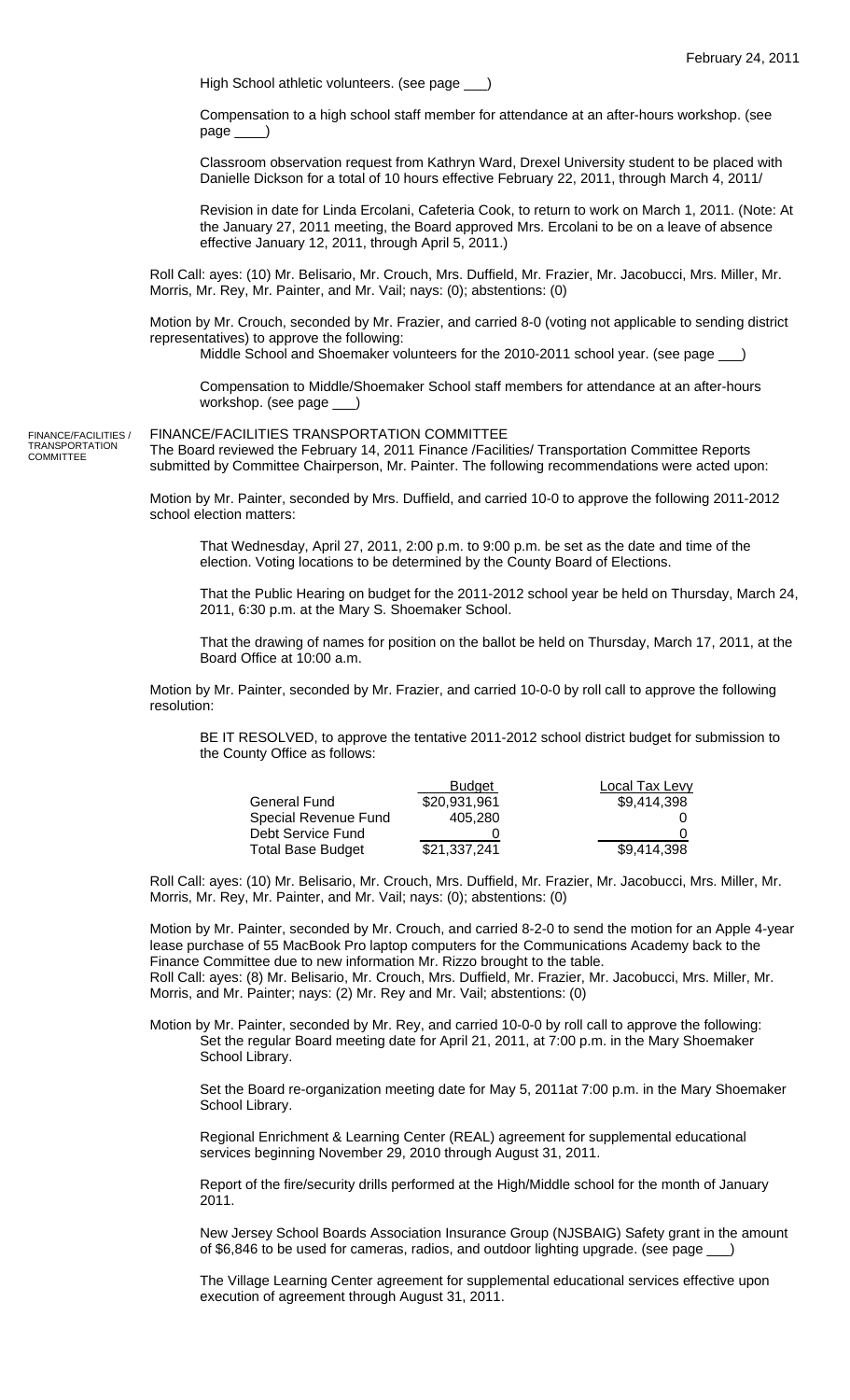High School student #8588467160 to attend Salem County Special Services School District Alternative High School in the amount of \$17,340, prorated, beginning February 21, 2011 through the remainder of the 2010-2011 school year.

Roll Call: ayes: (10) Mr. Belisario, Mr. Crouch, Mrs. Duffield, Mr. Frazier, Mr. Jacobucci, Mrs. Miller, Mr. Morris, Mr. Rey, Mr. Painter, and Mr. Vail; nays: (0); abstentions: (0)

Motion by Mr. Painter, seconded by Mr. Frazier, and carried 8-0-0 by roll call (voting not applicable to sending district representatives) to approve the following:

Middle School student 7332120163 to attend Salem County Special Services School District in the amount of \$16,573 beginning January 28, 2011 through the remainder of the 2010-2011 school year.

Report of the fire/safety drills performed at the Mary Shoemaker School for the month of January 2011.

Foundation grant acceptance as follows:

\$1,500.00 to Mary Shoemaker School - Martha Champigny for books.

\$680.00 to Middle School - Elaine Ortman for atomic clocks.

Roll Call: ayes: (8) Mr. Crouch, Mrs. Duffield, Mr. Frazier, Mr. Jacobucci, Mrs. Miller, Mr. Painter, and Mr. Rey and Mr. Vail; nays: (0); abstentions: (0)

OLD BUSINESS – None OLD BUSINESS

NEW BUSINESS – None NEW BUSINESS

OTHER REPORTS OTHER REPORTS

The following verbal reports were given:

Mr. Vail, Board President, reiterated the effectiveness and efficiency of the Board's committee process.

Mr. Coleman, Superintendent, reported the following:

- Number of special education placements for this school year.
- Upcoming live crisis drill.
- Committee underway for golf tournament for the Glenn Merkle Scholarship fund.
- Mr. Rizzo, Business Administrator, reported on the following:
	- High School chimney repair.
- Bridge update on insurance claim.
- Engineers were brought in to evaluate problem with the moisture in the high school chimney.
- ADMINISTRATIVE REPORTS ADMINISTRATIVE

The Administrative Reports were attached to Superintendent's Monthly Report and delivered under separate cover. REPORTS

SENDING DISTRICT REPORTS SENDING DISTRICT REPORTS

Mr. Morris – Alloway Rep., had nothing to report.

Mr. Belisario - Upper Pittsgrove Rep., reported that the offer for shared serviced for CST has been sent to committee for review.

SCHOOL AGE CHILD CARE (SACC) REPORT – Mrs. Miller had nothing to report. SACC REPORT

DELEGATE REPORT DELEGATE REPORT

> Mrs. Miller reminded Board members of the upcoming NJSBA Budget update meeting on March 1, 2011, which will be held at the Gloucester Institute of Technology in Sewell.

FUTURE MEETINGS March 15, 2011 – Policy Committee, 5:30 p.m., district office FUTURE MEETINGS

March 15, 2011 – Finance/Facilities Committee, 6:30 p.m., district office

Morris, Mr. Painter, Mr. Rey, and Mr. Vail; nays: (0); abstentions: (0)

- March 17, 2011 Personnel Committee, 5:30 p.m., district office
- March 17, 2011 Ed Programs Committee, 6:30 p.m., district office
	- March 21, 2011 Long Range Facilities Plan Ad Hoc Committee, 7:00 p.m., district office

March 24, 2011 – Public Hearing/Regular Board Meeting, 6:30 pm. Mary Shoemaker School Library

- FOR YOUR INFORMATION Enrollment Reports FOR YOUR INFORMATION
	- Suspension Reports

## EXECUTIVE SESSION RECESS INTO EXECUTIVE SESSION I

Motion by Mrs. Miller, seconded by Mr. Painter and carried 10-0-0 by roll call, that the Board of Education adjourn, by Resolution, into Executive Session, from which the general public is excluded, to discuss items in accordance with N.J.S.A. 10:4-12b. Matters discussed in executive session will remain confidential until such time the need for confidentiality no longer exists. (8:40 P.M.) Personnel Roll Call: ayes: (10) Mr. Belisario, Mr. Crouch, Mrs. Duffield, Mr. Frazier, Mr. Jacobucci, Mrs. Miller, Mr.